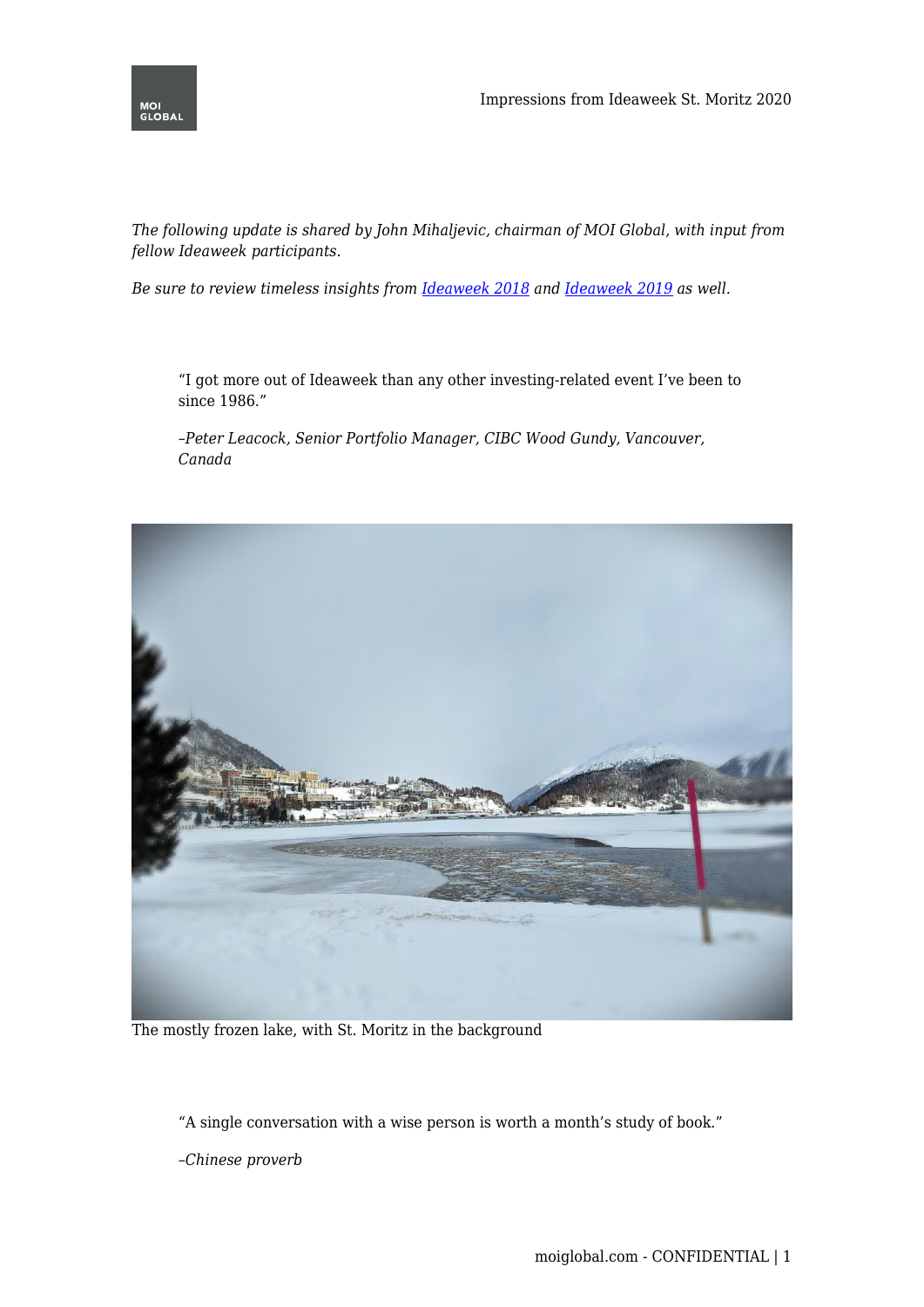

I am pleased to include below selected Ideaweek impressions, shared by this year's participants. I hope you'll pardon the hyperbole in some of the takeaways — it was a fabulous week, but this was entirely due to the quality of the participants themselves. My job was easy: Get smart people together and don't stand in the way of serendipity!

UK-based portfolio manager David Seaman summed up his key takeaways: "A welcome reminder of the power of simplicity in an investment thesis, portfolio construction, and life. This is the benefit of a week away from the markets, sharing time with like-minded individuals discussing timeless principles. Clarity and community."

Returning participant Elliot Turner, Managing Director of RGA Investment Advisors in Stamford, Connecticut, reflected on his Ideaweek experience:

"Last year I returned home from Ideaweek 2019 knowing I had pushed both my intellectual and physical boundaries in an invigorating experience. I knew I would be back for 2020, ready to explore new terrain, both intellectually and on the mountain. One of the hallmarks of great people is that they attract great company. The community in MOI Global is a testament to John as an individual and John's ambition in building something unprecedented and unique in the investment world."

"I enjoyed the wonderfully diverse company of the returning and new attendees alike. Conversations were wide ranging, including topics like active vs passive, breakdowns of business models both in the abstract and specific, and the benefits (or detriments) of deploying technology to capture data on one's body."

"When I left Connecticut for St. Moritz, the mountain was lacking in snow, but the forecast was promising. Each of my three ski days had distinctly unique character: Day 1 was a blizzard; Day 2 most of the mountain was closed for avalanche control; and Day 3 was one of the best powder days of my life."

"Our relationship with the mountains is a bit like our relationship with the market  $-\omega$ cannot control Mr. Market's mood and instead must adapt our behavior and activity to what Mr. Market has to offer us at any given time. When opportunity is most abundant, it is our duty and obligation to seize it and to that end, I skied Day 3 until my quads could no longer guide my body through a turn."

"Something everyone at Ideaweek can agree on is how indulging in nature and physical activity with an inspiring collection of individuals leaves the body and mind enriched and the path forward renewed. As I return home, my reading list is refreshed, my research list includes a slew of new stocks I never encountered or dug into for various reasons, and my memory is full of experiences with old and new friends alike."

In his Ideaweek talk, Elliot [presented](https://twitter.com/ElliotTurn/status/1227939391257088000?s=20) case studies on the topic of "Finding Paths to Simplifying an Investment Thesis, and The Relationship to Position Management." He focused on three companies: PayPal (Nasdaq: PYPL), Roku (Nasdaq: ROKU), and GrubHub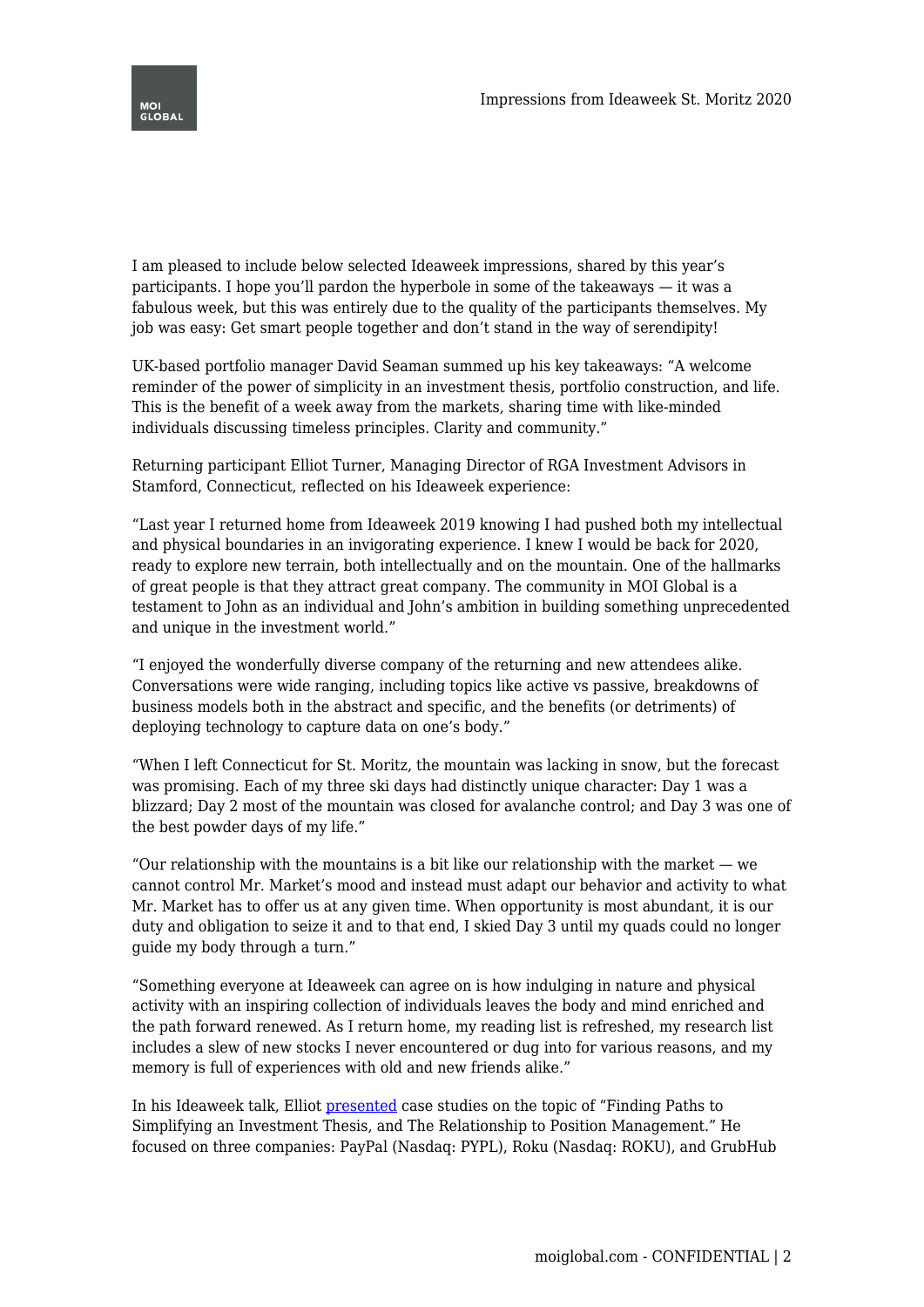

## (NYSE: GRUB).

Elliot summed up simplification as follows: "Our goal becomes finding the one variable in a company's drivers (both top and bottom line) that matters more than any other. If we can synthesize our entire thesis to just *one thing*, we position ourselves to maximize conviction amidst the noise. That means when bad news or earnings hit a stock, we can analyze the business in light of what really matters."

Simplification results in a more focused research process: financial modeling should be geared around "understanding what moves the *one key variable*," while scuttlebutt should focus on "understanding how the company's strategy and relationship with customers is geared around the *one key variable*."

"If Bill Gates can have a 'think week', then Ideaweek is mine."

*–David Seaman, Portfolio Manager, London*



Powder paths, near St. Moritz, Switzerland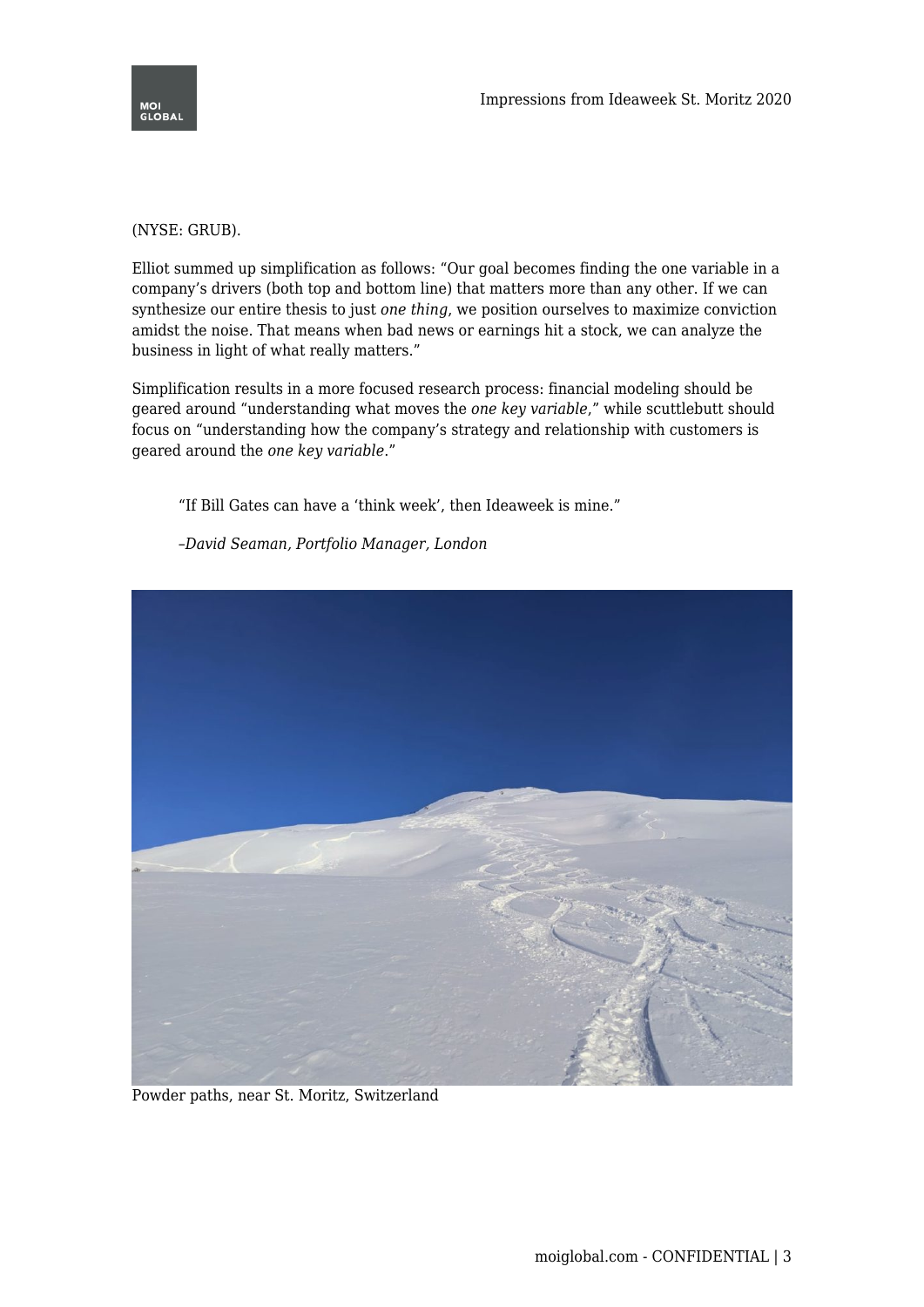

The experience of returning participant Kaushal "Ken" Majmudar, Managing Partner of Ridgewood Investments in Short Hills, New Jersey, reflects the serendipity of Ideaweek:

"Enjoyed the week in St. Moritz — my second time attending. By a happy coincidence Elliot and I both had (separately) booked the exact same flights to and from Zurich so we had plenty of time to chat and converse on the way to and from Ideaweek, sharing investment thoughts and comparing notes the whole way there and back."

"The sessions were equally insightful. Learned the vital difference between search brands and identity brands at a morning discussion session, and the superiority and durability of the latter. Other highlights included Remo's thoughts on the four pillars of a good life, Elliot's presentation on finding conviction in a complex world, and Serge's experience share on unlocking the power of the subconscious mind."

"The informal friendships and chance conversations during our many meals and activities were another highlight of the week. This year I will be launching a video podcast tentatively titled 'The Intelligent Investor Show' where I interview diverse guests through one-on-one conversations. I already invited a few participants from Ideaweek 2020 to be guests and invite anyone in the MOI Global community with interesting perspectives to share to reach out to me to be a guest."

Returning participant David Eborall, Managing Director of SaltLight Capital in Johannesburg, South Africa, shared lessons learned in a "zero beta" market. David discussed "stuff I wish I had known," how to handle liquidity, and quality companies. View the [slide presentation.](https://twitter.com/davideborall/status/1227947499891150848?s=20)

Learning is a big part of Ideaweek — the idea of finishing the week a little wiser than one started it. Fatima Dickey, Managing Partner of Lagoda Investment Management in New York, reflected on this aspect:

"I learned about a special type of yoga from the woman-writer during one of the dinners. I had a conversation with Serge during another dinner about the subconscious mind, which definitely made me think (I've already ordered the book he talked about). I learned from another participant about the short-seller way of thinking, and how he interviews management when he suspects they are hiding something. He made me laugh with his ideas about raising capital  $-$  which is my least favorite topic  $-$  but his bold and at times humorous point of view made me think. I learned about an interesting micro-cap in the UK and a an owner-operated company in Mexico during another dinner. I was learning something every time I sat next to someone, actually. It was a real thought feast!"

Fatima shared her journey(s) of investing with the group and profiled the most interesting public company "startups" in the Lagoda portfolio: small-caps that are developing into "owners and dominators."

As specific "live" case studies, she highlighted Clinuvel Pharmaceuticals (Australia: CUV) and Digimarc (Nasdaq: DMRC). Both companies are run by owner-operator CEOs with a long-term value creating mindset.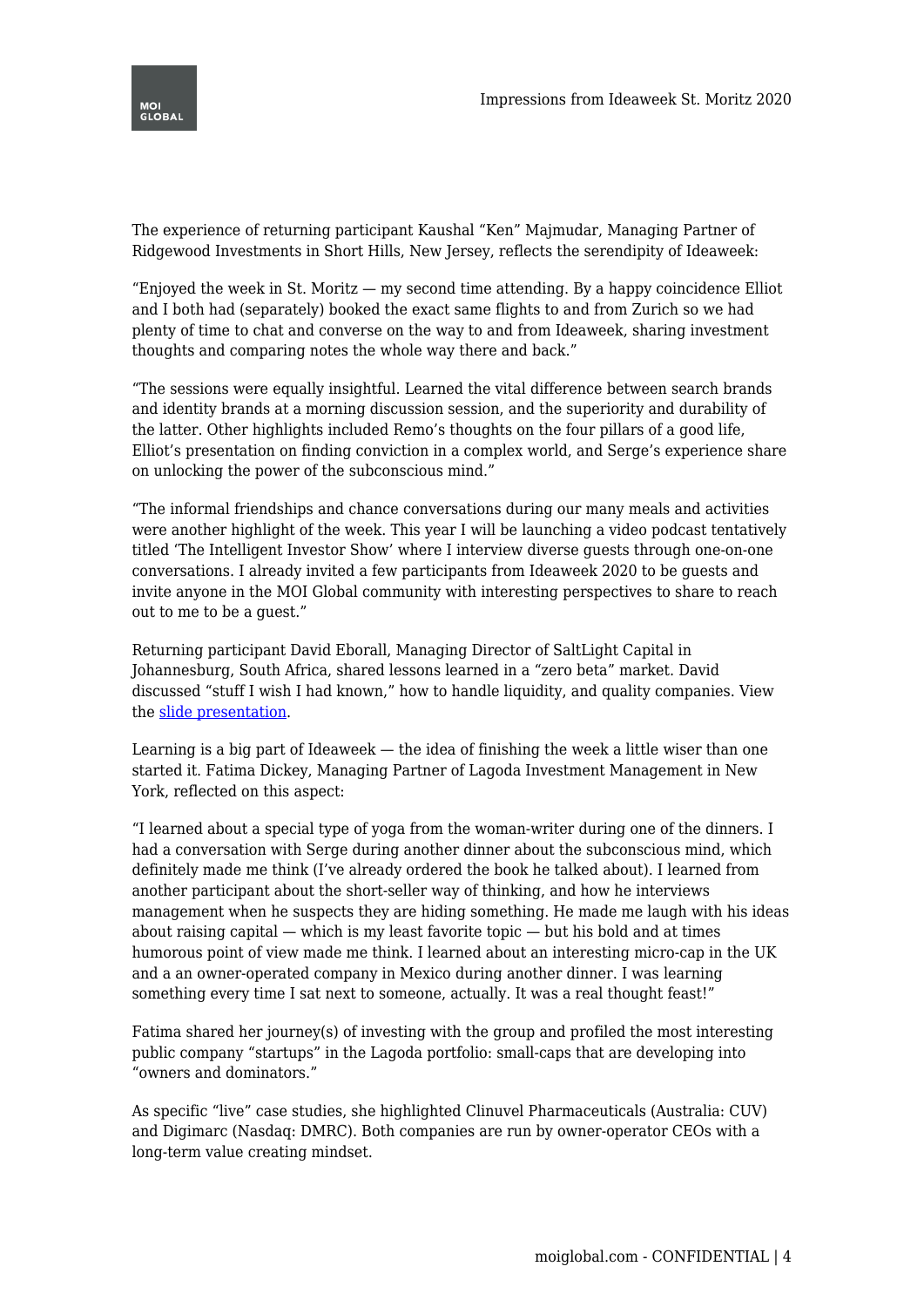

"A magnificent event. A real community to share thoughts, doubts, and learn from others. Ideaweek changed me."

*–Nicolas Litvan, Chief Executive Officer, Prili S.A., Uruguay*

On the topic of investment research, David Seaman gave an eye-opening talk entitled, "The Use of Open-Source Intelligence Techniques." Open-source intelligence (OSINT) can be defined as "any intelligence produced from publicly available information" [\(Bazzell,](https://inteltechniques.com/book1.html) 2019).

A few pieces of advice for applying OSINT in an investment process:

- Write a question that is solvable without recourse to a specific forecast
- Structure a simple thesis for feedback loops to allow early assessment
- Maintain a living counter-thesis
- Develop a network of diverse signals for assessing thesis vs. counter-thesis
- Insist on a margin of safety

"Ideaweek is by far my most inspiring week of the year. After five days in St Moritz, I left with new, exciting ideas, a mile-long reading list, and new friendships."

*— Txomin Zaratiegui, Portfolio Manager, Arlas Capital, Geneva, Switzerland*

Another fascinating topic discussed at Ideaweek was the power of stories, i.e., narratives. Returning participant Paul Varotsis, Senior Independent Director of Volta Finance Limited in Monaco, sparked this thread of discussion by asking, "Can value investors learn something from narrative economics?"

Specifically, Paul referred to Nobel Laureate Robert Shiller's [book,](https://amzn.to/2SUNSSp) in which Shiller examined how narratives (stories), despite being generally ignored by the economics profession, influence economic activity.

"It was refreshing and invigorating to learn from others' perspectives in some very personal ways. It was this openness to sharing that left the most lasting impression on me."

*–Chris Campbell, Director, Sunforth Pte. Ltd, Singapore*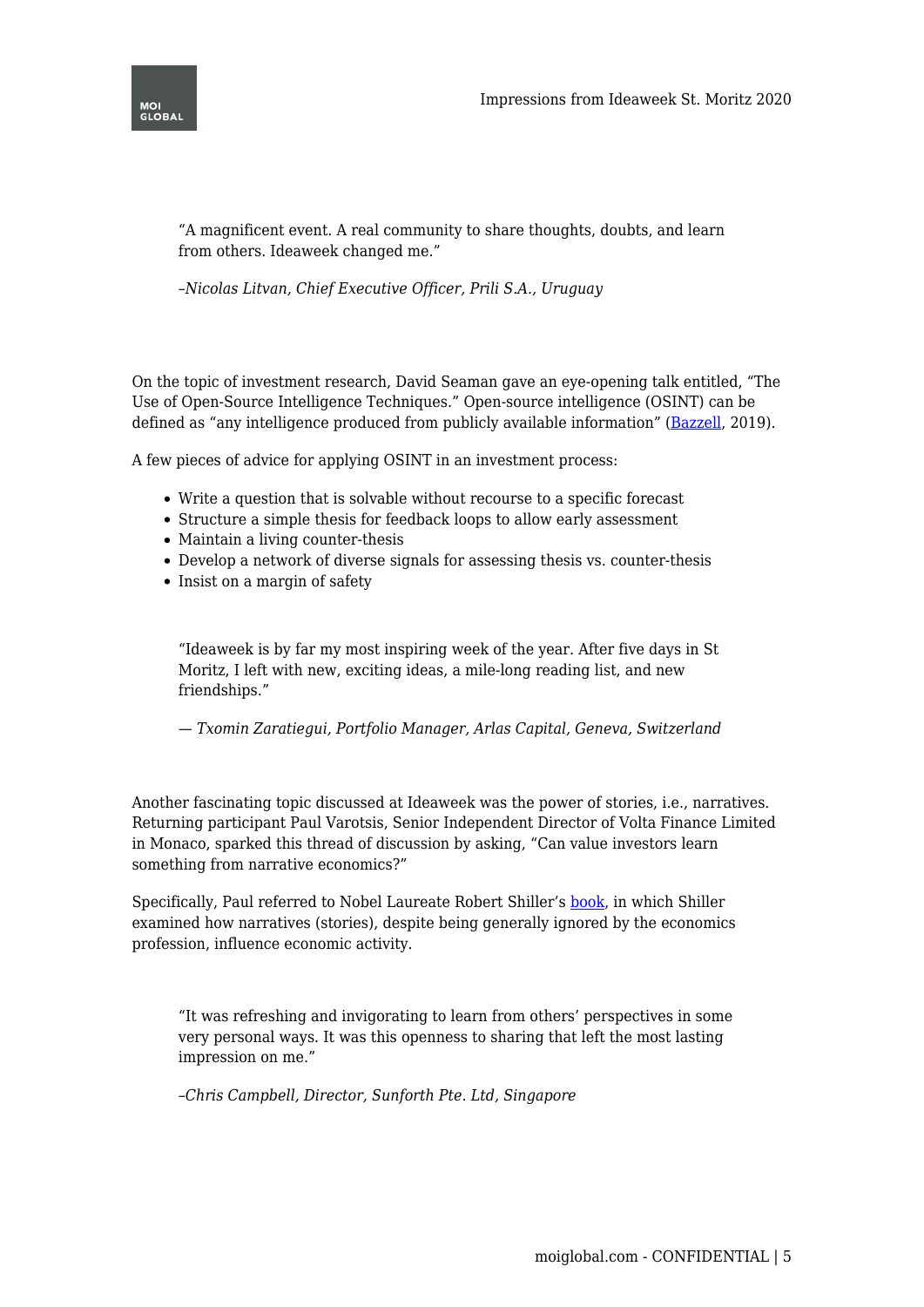

Peter Leacock, Senior Portfolio Manager at CIBC Wood Gundy in Vancouver, Canada, shared perspectives from three decades in the capital markets. He also discussed an investment idea, Canada's VersaBank (Toronto: VB).

In sharing his impressions of Ideaweek, Peter reflected on the diversity of people and insights:

"The presentations had some terrific content and several actionable ideas. The aspect that turned out to be the most enjoyable for me, however, was the opportunity to meet some very interesting people of diverse backgrounds from all over the world. Having several days together meant that we had the opportunity to form more of a bond through multiple engagements at the presentations, sharing meals together, and in the outdoors."

"One particularly enjoyable afternoon had a group of five of us gathered around drinking tea and talking at the fabulous Badrutt's Palace Hotel. Each person lived in a different country — India, Slovenia, Uruguay, the United States via South Africa, Canada — and had quite varied professional backgrounds, which aside from investment management included running a significant family-owned manufacturing business and representing European professional football players. All five individuals contributed actively to the conversation, and after the better part of two hours we still had lots to talk about but had to move on to a different location for dinner. I found the interaction to be intellectually stimulating to the point of being almost magical."

Peter also found inspiration in some of the broader exploration taking place throughout the week:

"Another surprising feature was listening to contributors who had reached a significant degree of success in their professional life, but felt less than fulfilled, and chose to take a step back and contemplate what their purpose in life was, how they could work on their self image, and how they might move closer to an existence in line with their true self. These discussions got into the realm of exploring the subconscious, meditation, stoicism, and so on. I was so interested in these discussions that I ordered five books prior to my return home in order to further explore these subjects. A fascinating area of future study that I would not have initially expected to come from discussions on value investing."

"Ideaweek is one of the happiest moments in my life, because it provides a unique setup to engage in meaningful interactions with experienced, openminded, and thoughtful people. With every passing MOI Global event, I feel like I am a much better person. This is how I would sum up the magic of MOI."

*–Serge Belinski, Entrepreneur and Investor, Paris, France*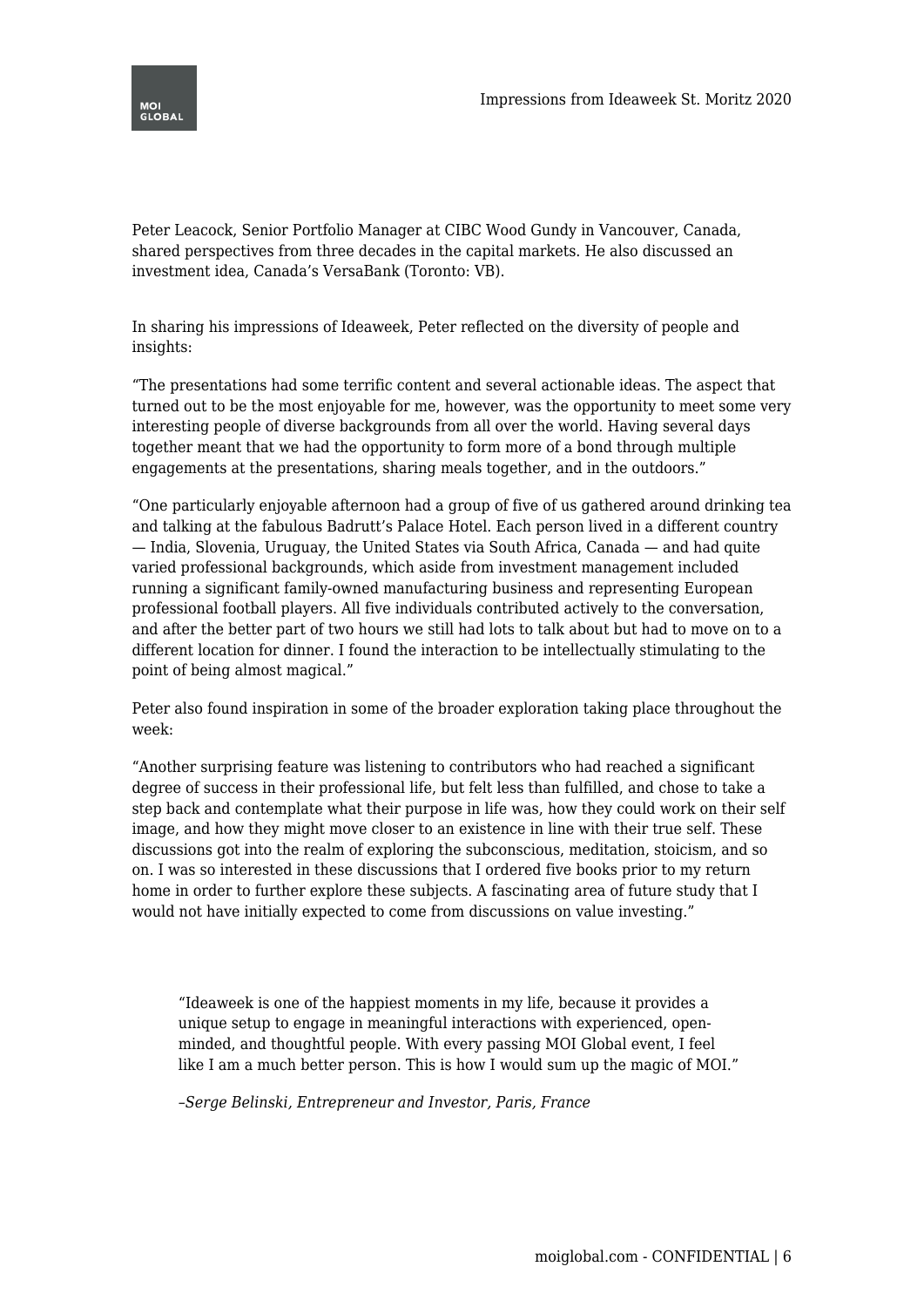

Returning participant Remo Uherek, private value investor, blogger, and former startup founder, echoed Peter's take on the broadness of discussions with fellow participants:

"Ideaweek is an excellent platform to not only share business ideas, but also talk about life. I especially enjoyed the personal anecdotes and lessons learned from fellow participants, be it why to stop managing other people's money, or how to heal yourself by unlocking the power of the subconscious mind. I've experienced that if you open up and share from the heart, you will be rewarded with fruitful connections and conversations afterwards. It is this human connection I enjoyed the most."

Remo has shared [16 takeaways](https://remo.org/2020/02/20/ideaweek-2020/) and his [Ideaweek talk](https://remo.org/2020/02/13/four-pillars-good-life-health-wealth-love-happiness/) on his blog. In his remarks, Remo identified four pillars of the good life: health, wealth, love, and happiness.

One of Remo's 16 takeaways regards ESG (environmental, social, governance) investing, echoing a talk by returning participant Daniel Gladiš, Chief Executive Officer of Vltava Fund, based in the Czech Republic:

"ESG investing is in vogue. But be careful. The criteria are somewhat loose and a lot of money will be diverted/wasted. Investors are using ESG 'to feel good,' without really understanding what they are buying. Always think for yourself, and don't blindly trust things just because they have shiny labels."

"I was learning during all the interactions. This is the magic of your gathering."

*— Fatima Dickey, Managing Partner, Lagoda Investment Management, New York*

Returning participant Edwin de Bruijn, Managing Partner of NGEN Capital in the Netherlands, summed up his impressions as follows:

"Listening to people like Serge and Stefan, it shows that one should not necessarily have a degree in finance to be a good investor. In fact, it may be an advantage. Common sense and the right experience get you a long way. As Charlie Munger once said, 'Beta and modern portfolio theory and the like — none of it makes any sense to me. We're trying to buy businesses with sustainable competitive advantages at a low, or even, a fair price.'"

During one of the morning sessions, Edwin spoke on the topic of brands as a source of outperformance. He shared insights into brand value and the historical outperformance of companies with strong brands. Edwin also raised the possible "death of brands" and how brands might remain valuable in the future. During the ensuing discussion, an interesting point was raised on "identity" versus "search" brands, echoing an [article](https://moiglobal.com/the-death-of-many-brands/) by Sean Stannard-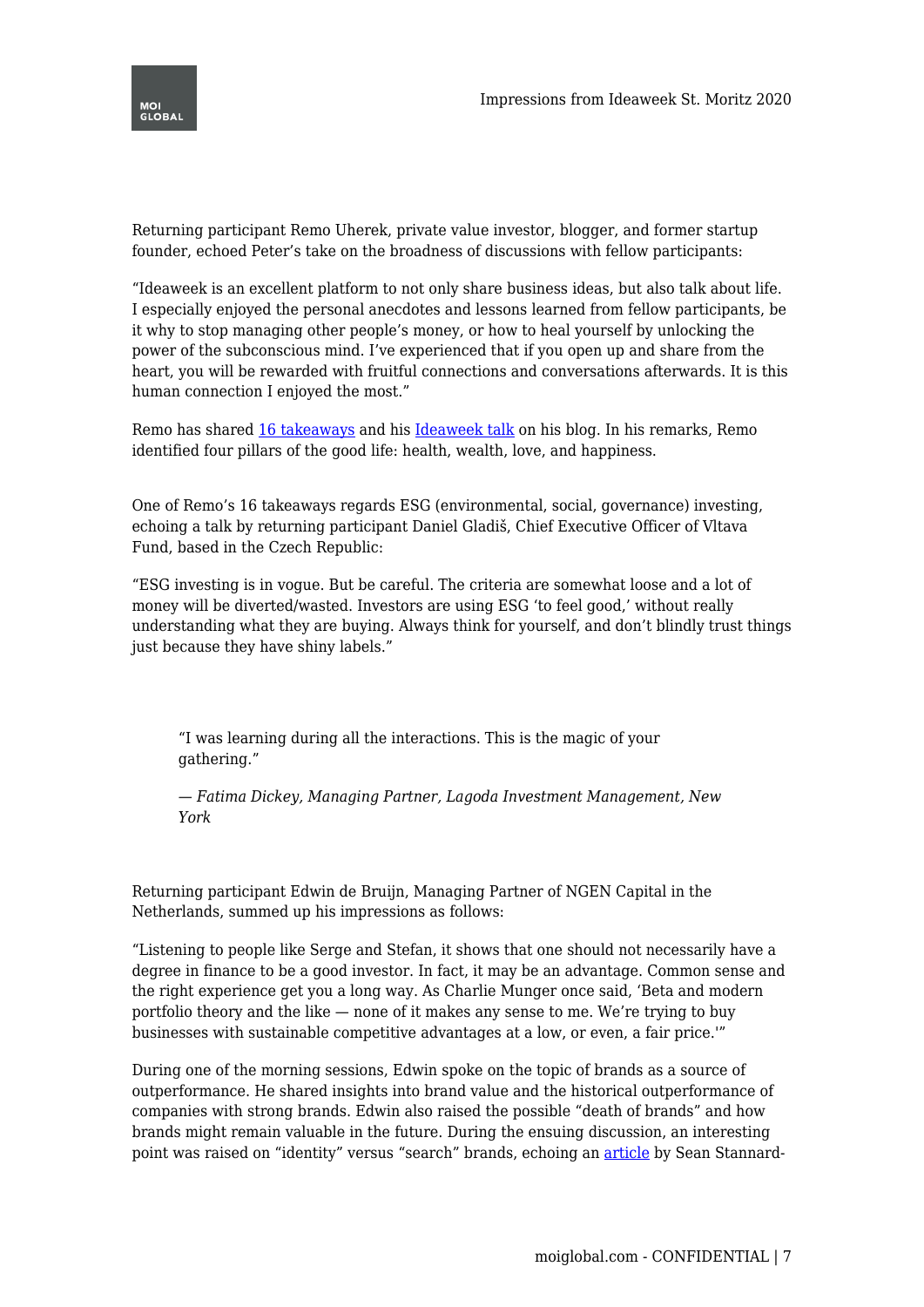

Stockton, President and Chief Investment Officer of Ensemble Capital Management.



St. Moritz: The perfect backdrop for serendipity

"As wisdom seekers and capital allocators, we question ourselves continuously about our blind spots. What are we not noticing? What are our best-held beliefs and ideas that we are ready to sacrifice and destroy if the facts prove otherwise."

*–Abdallah Toutoungi, Chief Capital Allocator, Cordoba Fund, Accra, Ghana*

Handling the ups and downs of managing money was also a topic of discussion. Jacco Reijtenbagh, Managing Director of Plaza Management in New York, reflected on this aspect:

"I discussed how to deal with setback(s) and how to bounce back. Investors require, in essence, market-beating results every single year; investors view one or two years of even slight underperformance as problematic. I had numerous conversations on how to deal with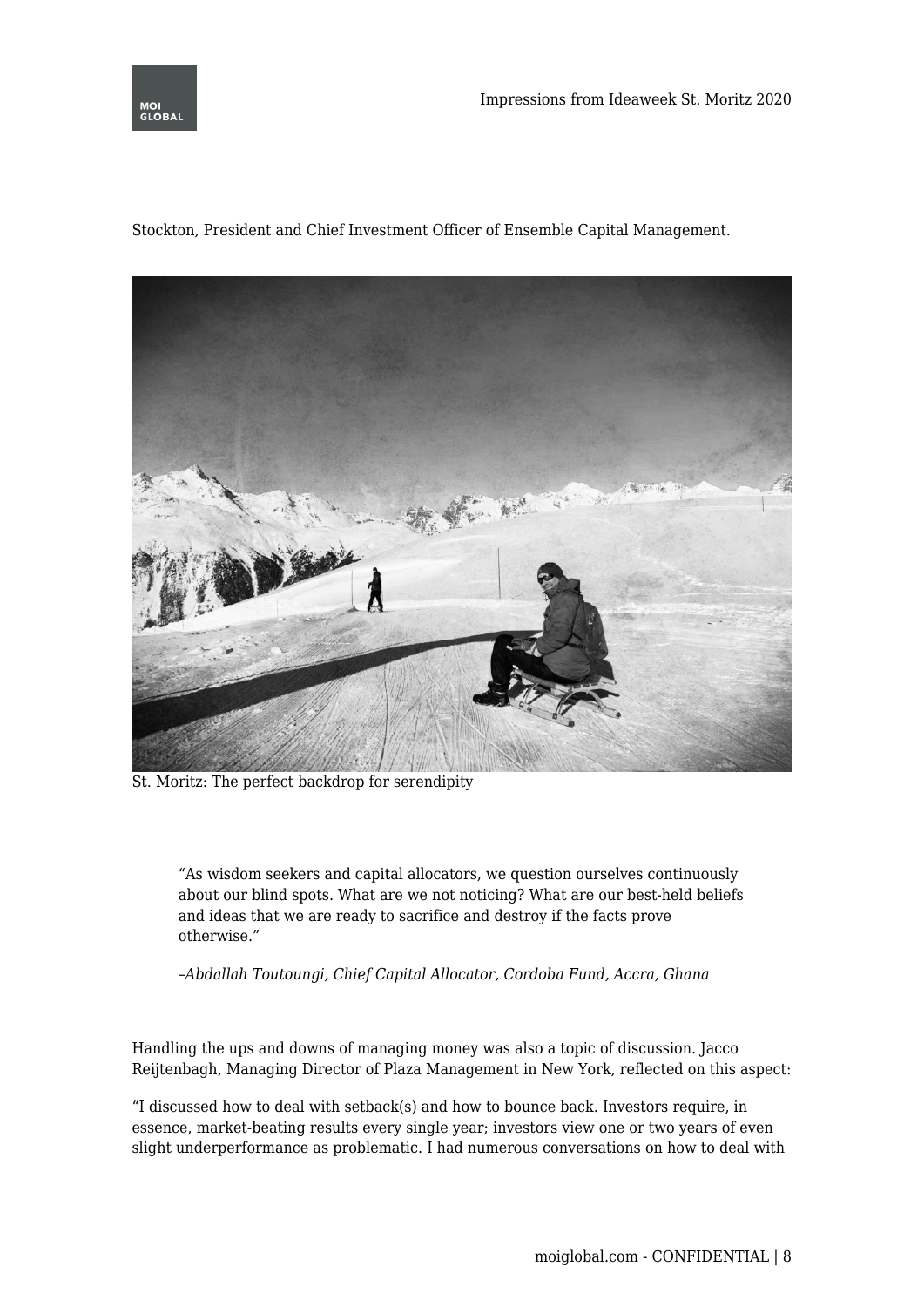

(1) convincing investors you haven't lost your way, (2) you are able to bounce back, and (3) the intense pressure upon oneself. As such, an anecdote on tough times might be, 'Adversity makes you mentally stronger and, generally, we have a 100% track record of getting through adversity.'"

A talk on rationality by returning participant Mark Hammonds, Portfolio Manager at Guinness Asset Management in London, sparked discussion, as Mark explored the following questions:

- What is rationality?
- Why is it important?
- Can it be taught, acquired, improved?
- Can it be measured or tested?
- How do we acquire tools for making better decisions?

On the topic of tools, Mark pointed to Annie Duke's *[Thinking in Bets](https://amzn.to/2wq9Kxt)*, which surfaces two ideas: (1) becoming more sensitive to probabilistic thinking in general, and (2) encouraging us to "catch" irrational thoughts as they occur.

Reading inspiration was everywhere at Ideaweek, from returning participant Mallika Paulraj's talk on her book, *[How the Best Invest](https://amzn.to/2SLTA99)*, to a small group gathering on Thursday afternoon, as told by returning participant Ben Grenier, Principal of Philippe Ventures in Hong Kong:

"A moment that stood out was a discussion over hot chocolate in the palatial setting of [Badrutt's Palace](https://www.badruttspalace.com/en), when Pedro challenged us to pick our single most influential book  $-$  a fun yet somewhat tricky exercise. I volunteered Covey's *[7 Habits of Highly Effective People](https://amzn.to/2OTgxpW)*, while Remo chose a different kind of classic, Maltz's *[Psycho-Cybernetics](https://amzn.to/31TDfU6)*, in line with his earlier talk (a second choice of his would be the more practical book *[Getting Things Done](https://amzn.to/2tYlgPF)* by David Allen). Pedro mentioned *[The Road Less Traveled](https://amzn.to/3bBK2pL)* by M. Scott Peck and added *[Seeking](https://amzn.to/2Ho18cL) [Wisdom](https://amzn.to/2Ho18cL)* by Peter Bevelin, certainly a sensible choice given its emphasis on Munger and mental models. We reflected guiltily on how some classics have been sitting on our shelves, unread and catching dust, for the past ten or twenty years. Txomin suggested his own picks, *[Mindset](https://amzn.to/38u9YSt)* by Carol Dweck, and *[The Art of Learning](https://amzn.to/2SsFpqs)* by Josh Waitzkin, while Henry jumped in to mention his chance encounter with Waitzkin, the former chess child prodigy and Tai-Chi world champion, on a train ride to Connecticut. I learned about Epictetus' influence on Marcus Aurelius, and we debated which Benjamin Franklin biography was the better one. Somehow my to-read list never seems to get any smaller!"

Another anecdote, as reflected upon by returning participant Madhur Rao, a portfolio manager based in Mumbai:

"While walking to Badrutt's Palace, Abdallah shared a story about Bruce Lee, which he had heard from [Bruce's friend] Taky Kimura. It goes like this: Bruce Lee is jogging and an individual starts jogging along him. After running for a few miles, this individual is tired, slows down, and exclaims, 'Oh, I am going to die!' Bruce Lee responds, 'Then go, die.' The point Bruce was trying to make is that the individual was not be willing to pay the price of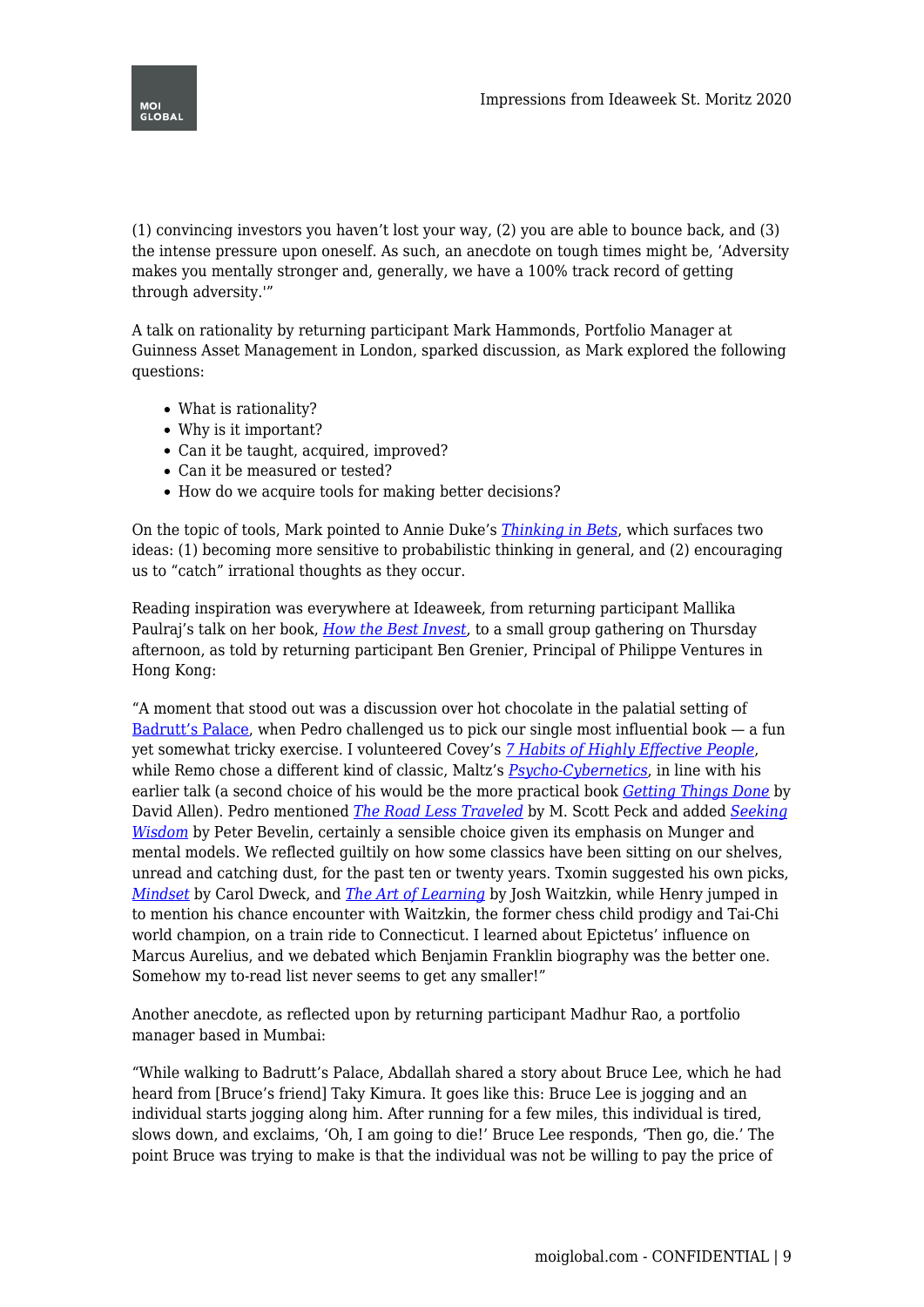

hard work, sweat, perseverance, and much more. So, the question I pondered was, What is the price I am willing to pay to achieve  $x$  (read as any goal)?"

"As much as I want to recommend Ideaweek, I now feel somehow protective to share with too many outside of the 2020 group."

*–Jaka Lucu, Chief Executive Officer, L&F Management Group, Ljubljana, Slovenia*

Reflecting the diversity of Ideaweek, Jaka drew upon his multi-year background as a professional soccer/football agent to present a value investor's perspective on investing in European football franchises.

This has been a fascinating topic since John W. Henry's Fenway Sports Group took over Liverpool F.C. in the UK in 2010. More recently, in 2018, Paul Singer's Elliott Management gained control of famed Italian club AC Milan. At Best Ideas 2020, Michael Morosi of MAPFRE AM, [presented](https://moiglobal.com/michael-morosi-202001/) his firm's investment theses on OL Groupe (France: OLG) and AFC Ajax (Netherlands: AJAX).

With "smart money" interest in European football franchises on the rise, Ideaweek participants had a unique opportunity to learn from someone who knows the business "inside and out" and also has a value investor's mindset.

Ideaweek is not all business, of course. A participant reflected on the rejuvenating impact of the week:

"I have been struggling to find inspiration, joy, and general fulfillment in my career after twenty years in our industry. Conversations with Remo and Serge as well as the outdoor activities with Jaka, Remo, and Sam provided the spark to realize why I was attracted to investing in the first place. I also realized that to keep it as a source of fulfillment, I need to back away from making it the only thing that is important. I cannot spend all of my 'life energy' on it. Bringing balance and a healthier outlook to my career will improve all aspects of it. I have returned to my desk as a happier and healthier individual working to release that powerful subconscious mechanism we all have."

Returning participant Anuj Didwania, Chief Investment Officer of Redart Capital Advisors in Mumbai, expressed a similar sentiment:

"This year, once again, the breath of discussions that moved beyond just stock ideas was exhilarating. One of the highlights was the talk on the subconscious mind, and how the speaker has managed to overcome a lifetime of illness by following a certain plan, which he shared with the group. This was very personal and moving. Seeing him laughing and smiling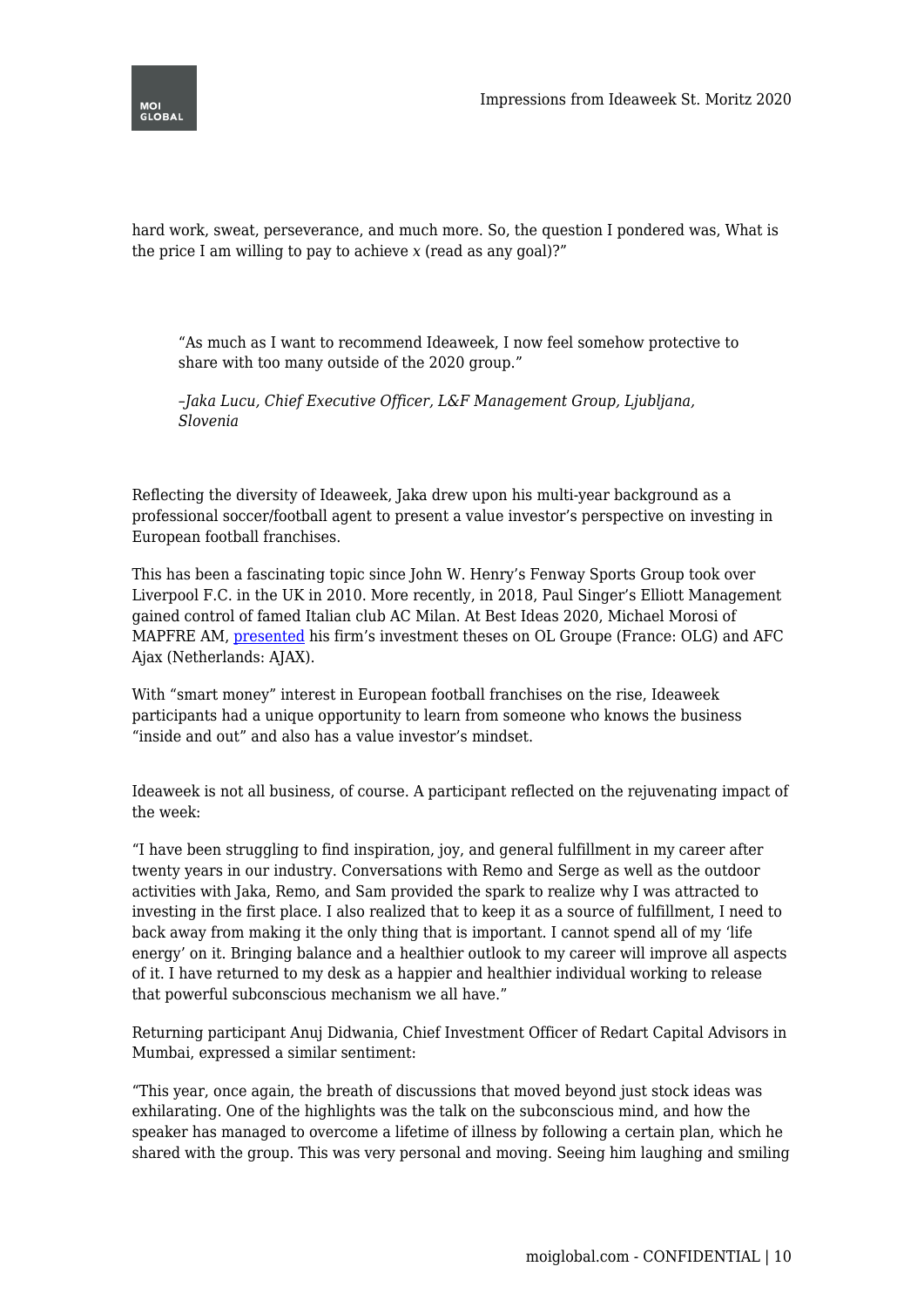

made it all the more real. If even a few of us can imbibe that level of change in our lives, it will greatly improve the quality of our existence — far more than any one stock idea could do."

The breadth of topics covered and the depth of wisdom shared are hallmarks of Ideaweek. Returning participant Abdallah Toutoungi, Chief Capital Allocator of Cordoba Fund in Accra, Ghana, shared a deeply personal story and some of the lessons learned while a student of one of Bruce Lee's best friends, Taky Kimura.

In the words of Bruce Lee, "You must be shapeless, formless, like water. When you pour water in a cup, it *becomes* the cup. When you pour water in a bottle, it *becomes* the bottle. When you pour water in a teapot, it *becomes* the teapot. Water can drip and it can crash. Become like water, my friend."

"When you are inspired by some great purpose, some extraordinary project, all your thoughts break their bonds: Your mind transcends limitations, your consciousness expands in every direction, and you find yourself in a new, great, and wonderful world. Dormant forces, faculties, and talents become alive, and you discover yourself to be a greater person by far than you ever dreamed yourself to be."

*–Patanjali (from Arnold Van Den Berg's Timeless Thoughts), shared by Abdallah Toutoungi*

Pedro Zuloaga, President of Zumacon LLC, based in Miami, gave a wonderfully insightful talk on "Latin America: Culture as an Edge."

Pedro views culture  $-$  the way things are done when no one is looking  $-$  as a key edge for growing businesses, allocating capital, and investing. He highlighted a business that fits this cultural framework for investing in Latin America — Copa Airlines (NYSE: CPA).

Pedro has also generously shared his Ideaweek notes (edited slightly):

*Topics:*

- You don't have to finish a book
- Don't underestimate companies with a crazy, determined owner-operator
- Vietnam as an attractive market
- Search brands versus identity brands
- $\bullet$  Brands have outperformed will they continue to do so?
- See Sean-Stannard Stockton on [brands](https://moiglobal.com/the-death-of-many-brands/)
- Narrative changes or narrative confirmations
- An idea needs to have a testable hypothesis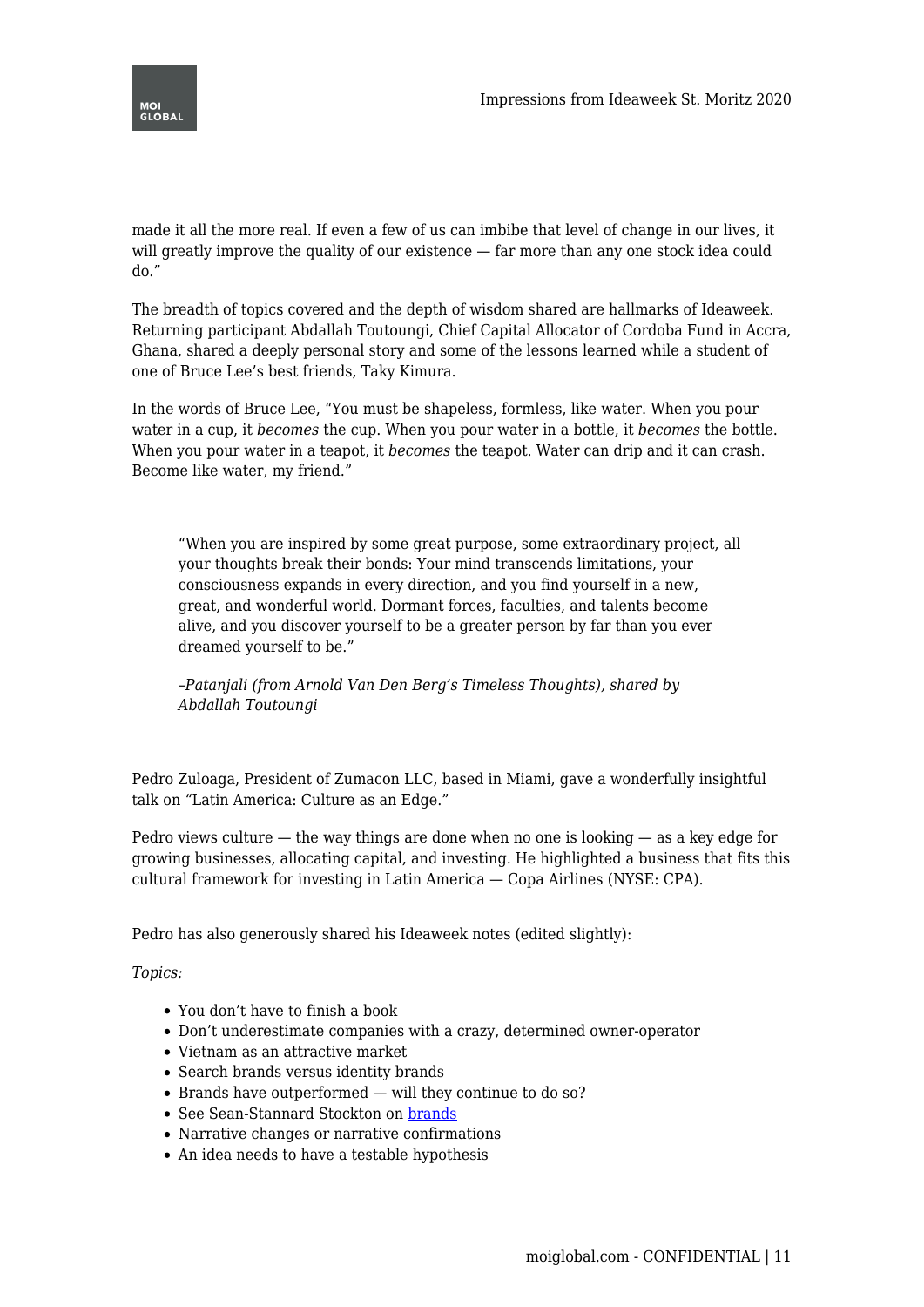

- Positive feedback is self-reinforcing
- The longer you know a company, the deeper the insights
- The more decisions we make, the worse off we are
- $\bullet$  Find one key variable what is the single most important KPI?
- Culture as an edge
- $\bullet$  "Tall, dark, handsome, sensitive, rich" like world's best companies
- Cash is a commodity with unlimited supply (central bank printing)
- Nothing we do matters the "hipster effect" [paper](https://arxiv.org/pdf/1410.8001.pdf)
- Iron ore 80% on long-term contracts; oligopoly pricing power
- Steel mills are competitive price takers
- Check out lithium, it's the "iron ore of ten years ago"
- Envision success, have humility, persevere
- [Four pillars](https://remo.org/2020/02/13/four-pillars-good-life-health-wealth-love-happiness/): health, wealth, love, happiness
- Steve Jobs [commencement speech](https://youtu.be/UF8uR6Z6KLc)
- Study life, put health first; wealth buys freedom, time, and space
- Concept of "life energy-adjusted returns"
- Hedgehog concept
- Explicit formulation of hypotheses directs more effective info search
- What does the world need that you are good at?
- Intermittent fasting; listen to your body
- Destroy your best idea
- Soros: reflexivity
- Pinker: stochastic process
- Dalio: cycles
- Rationality in equanimity
- Reprogram brain; meditation; awareness; fully relax before sleep
- Mental models
- $\bullet$  Park ego outside humility
- Be a race horse, not a work horse (race horses get more output)
- Create a life handbook
- At the end of the day ask your children,
	- What made you happy?
	- What made you sad?
	- What do you look forward to tomorrow?

## *Tools:*

- [Reddit](https://www.reddit.com/r/SecurityAnalysis/comments/ejvjtq/q4_2019_letters_reports/): Quarterly investor letters
- [Roam Research](https://roamresearch.com/): note-taking tool that tags and integrates
- [Airtable:](https://airtable.com/invite/r/8aJ94S2s) supercharged spreadsheet/database
- [Pocket Casts:](https://www.pocketcasts.com/) optimize podcasts
- [Twitter](https://twitter.com/home): Create lists to curate content

## *Books on Investing and Research:*

*[How the Best Invest](https://amzn.to/37umgcf)*, by Mallika Paulraj